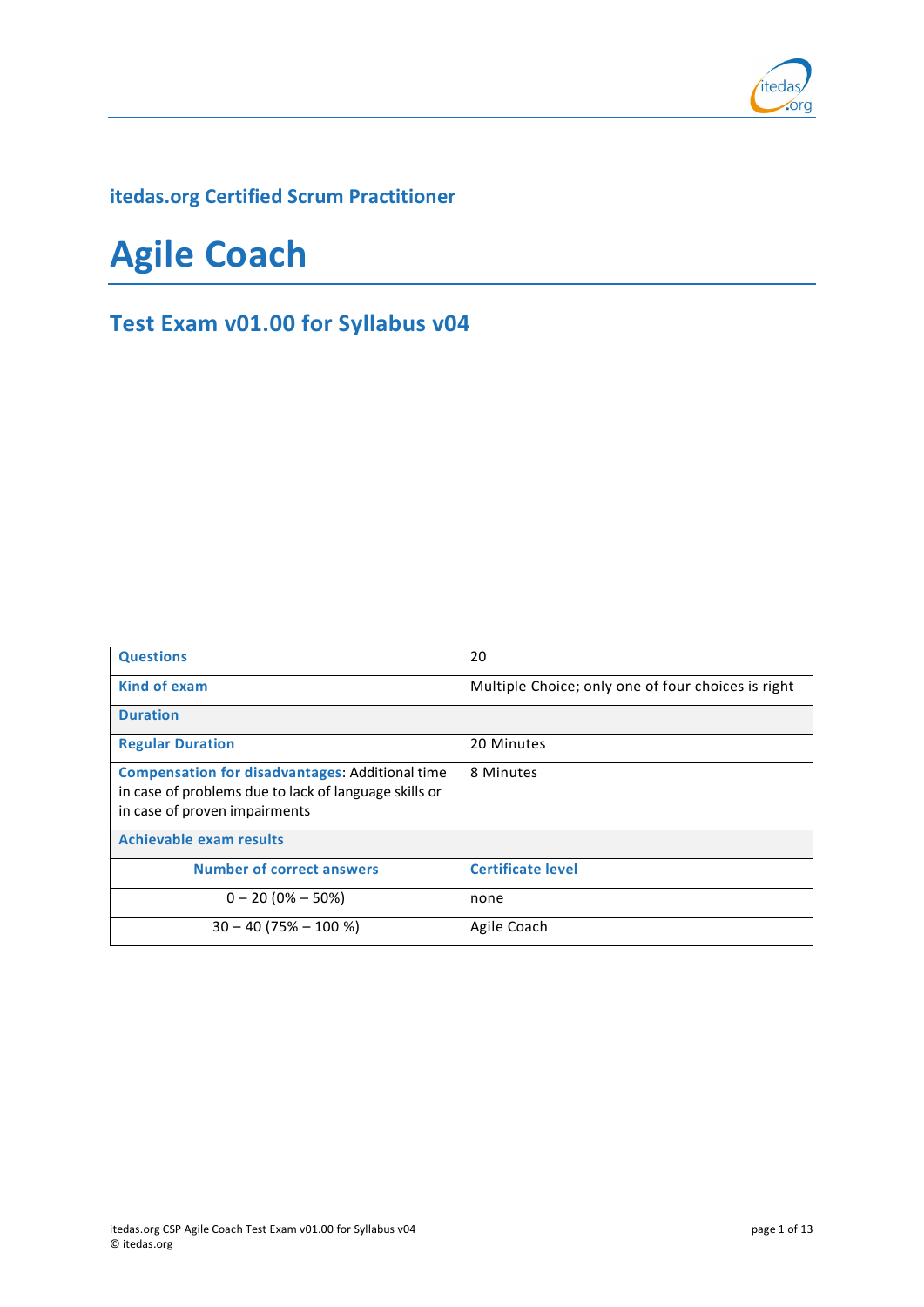

Maria Care Maria Maria La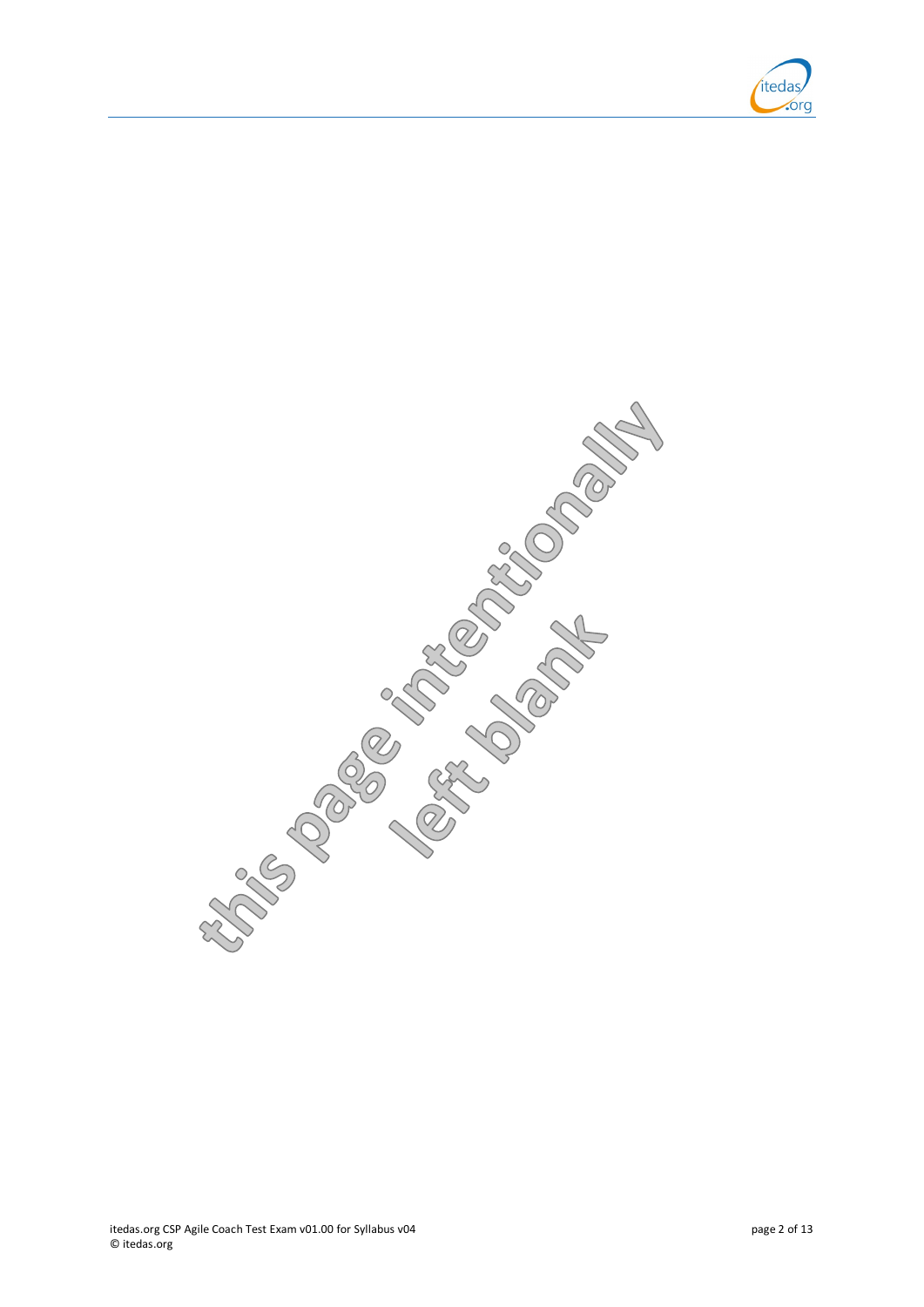

# **Questions**

### **Question 1** (1640-1.0)

What does NOT constitute a pillar of empirical process control?

- **a)** Transparency.
- **b)** Events (Events).
- **c)** Inspection (Inspection).
- **d)** Adaptation (Adaptation).

#### **Question 2** (1610-1.1)

The situation: Six weeks before the planned release date, the product owner insists that a function not previously included in the product backlog and not comparable with other work must still be implemented. The user story is assessed by the developer with 5 story points. On average, the developer achieves 100 story points in a sprint with stories ranging in size from 0.5 to a maximum of 8 story points. The Scrum Master and two thirds of the Developer are of the opinion that the Story can be implemented without any problems. How should a good coach behave when seeing the team for the first time?

- **a)** After the majority believes that the implementation is possible, the coach should not be interested.
- **b)** Since there is not a unanimous opinion, the coach should address the team on this so that the team can consider how best to deal with this fact.
- **c)** Since the coach has just met the team, he should trust that they are already doing their thing right.
- **d)** Functions that are only pushed into the backlog at the "last second" always form a major risk, which the coach should point out to the team.

#### **Question 3** (1618-1.1)

Complete the following sentence: Many smaller and more frequent releases ...

- **a)** ... always lead to a higher return on investment.
- **b)** ... are very likely to reduce the overall investment in the final product.
- **c)** ... reduce risk through rapid learning.
- **d)** ... always require a DevOps environment.

#### **Question 4** (1666-1.0)

Which of the following statements is NOT correct in terms of Scrum?

- **a)** Planning options should be kept open until the last possible moment.
- **b)** For all plans should all be aware that plans made in advance may not necessarily be **Right.**
- **c)** Planning inventory should be properly organized to avoid waste.
- **d)** Pre-planning should be helpful and excessive to prevent waste.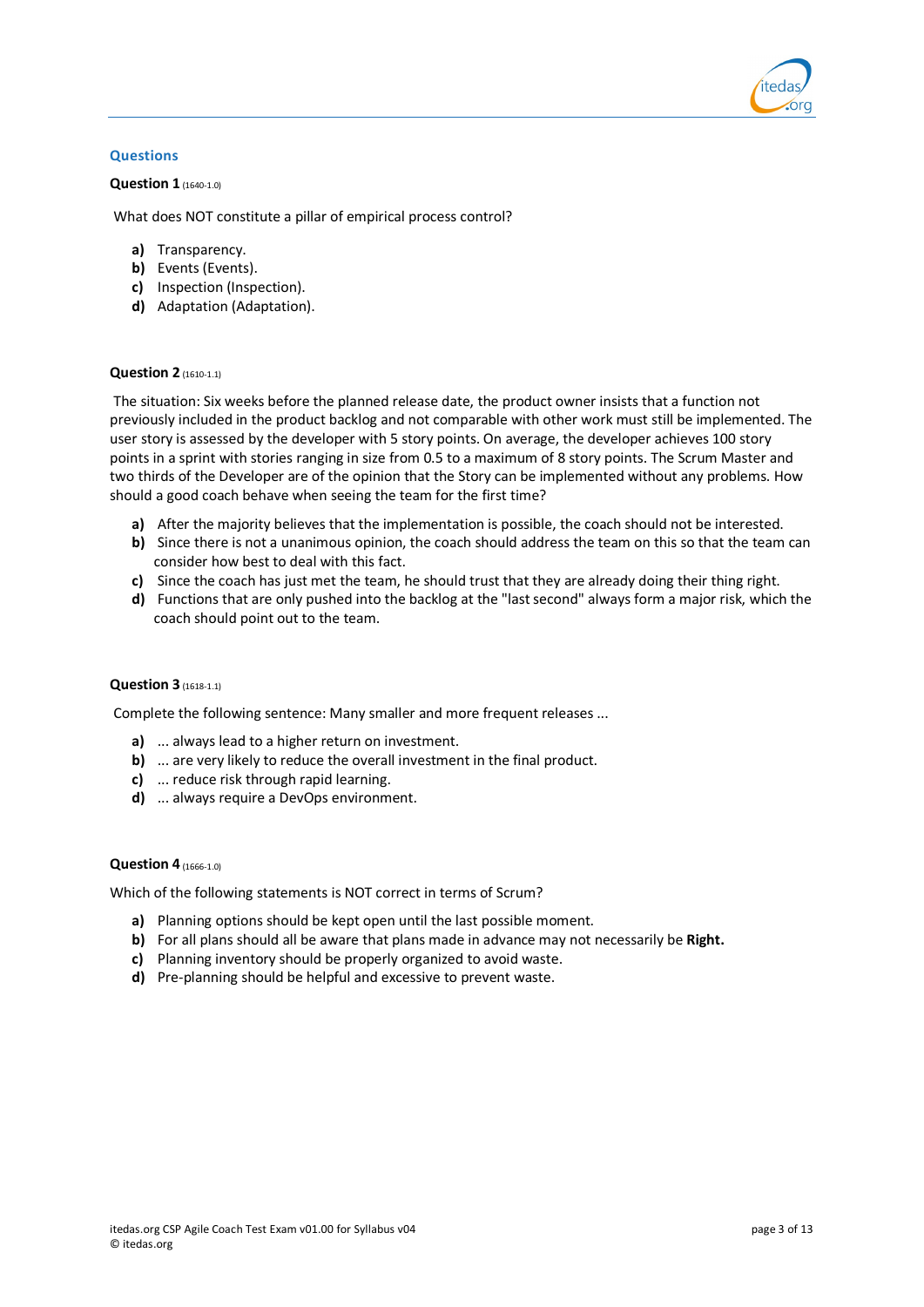

#### **Question 5** (1601-1.1)

Even with the agile approach, a certain amount of preliminary planning work must be done. Since everything can never be planned when entering new territory, it can happen in the agile approach that, due to the new knowledge acquired in the project, the previously developed work results (increments) are completely or partially no longer useful for the targeted solution. How should a good coach best justify this?

- **a)** Since agile projects always lead to solutions more quickly, this balances out again. In addition, the planning cycles are shorter in the agile approach than in the plan-driven approach, and thus the losses due to incorrect planning are also lower in agile projects.
- **b)** That doesn't matter at all. In the agile approach, concrete planning is done only over a short period of time (a few sprints at most). In the plan-driven approach, the advance planning is usually done over the entire project or over a longer project phase, which involves a much higher effort for changes and replanning than in the agile approach.
- **c)** That doesn't matter at all. In the agile approach, concrete planning only takes place over a short period of time (a few sprints at most). In the plan-driven approach, the pre-planning of all details always takes place over the entire project, which involves a much higher effort for changes and replanning than in the agile approach.
- **d)** That doesn't matter at all. With the plan-driven approach, there is the same problem that when entering new territory, not everything can be planned exactly in advance. In the agile approach, concrete planning takes place only over a short period of time (a few sprints at most). In the plan-driven approach, the advance planning is usually done over the entire project or over a longer project phase, which involves a much higher effort for changes and replanning than in the agile approach.

# **Question 6** (1632-1.0)

What is the best rationale for proceeding according to Scrum?

- **a)** Scrum helps better to develop solutions.
- **b)** With Scrum, the development of products goes faster.
- **c)** The incremental approach in Scrum supports fast learning and responding to change requests and ultimately leads to better results.
- **d)** In Scrum, there are few rules and roles, which makes it easier to work.

#### **Question 7** (1672-1.0)

How should Scrum ideally be implemented in an organization?

- **a)** Through a clear procedure according to the acronym ADAPT to introduce Scrum.
- **b)** Through a clear approach to the acronym ADAPT to introduce Scrum with clear management support.
- **c)** Through an Enterprise Transition Community (ETC) that conducts Scrum training and then distributes the roles.
- **d)** Organization-specific and in compliance with an agile, i.e. adaptive approach.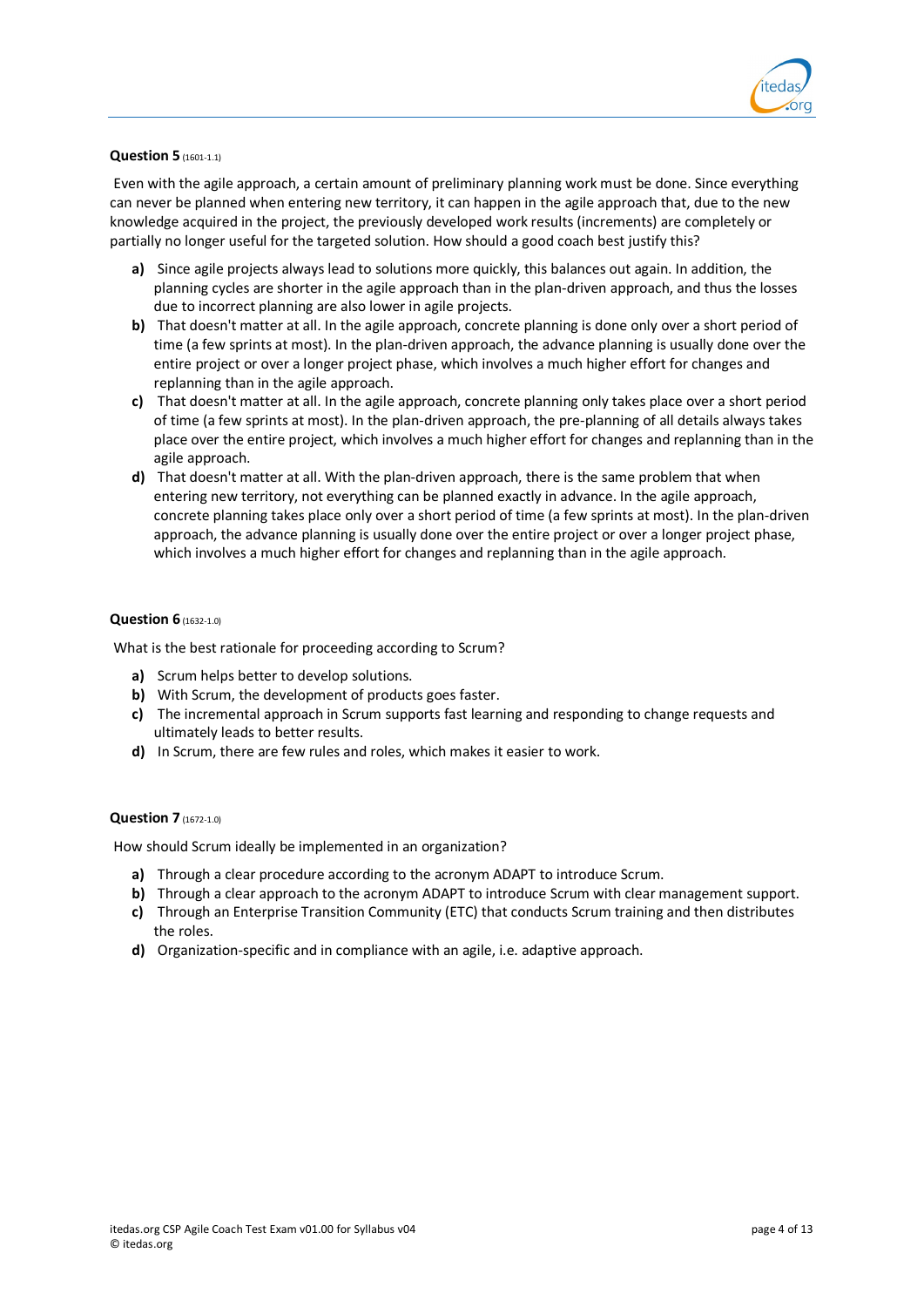

# **Question 8** (1641-1.2)

What does NOT support the self-organization of a Scrum team?

- 1. Osmotic communication.
- 2. Retrospective.
- 3. Review
- 4. Daily Scrum
- 5. Information Radiators
- 6. Sprint Goal
- **a)** Only 1, 3 and 6.
- **b)** Nothing from the list.
- **c)** Only 1 and 6.
- **d)** Nothing from the list except 3.

# **Question 9** (1617-1.0)

Teams of developers can focus either on the development of specific cross-solution sub-functions or on the development of individual larger subsystems. For example, a team of developers might focus on the "user account" sub-function. As part of this cross-solution function, the team of developers ensures that all the basic aspects (such as "create," "delete," and "change password," etc.) that account management must have are available to all subsystems, such as an online store.

Which of the following statements is correct?

- 1. Scrum calls for the development of homogeneous subsystems.
- 2. Scrum calls for the development of cross-solution sub-functions that are integrated into subsystems.
- 3. Scrum can be used to develop cross-solution sub-functions as well as homogeneous subsystems.
- **a)** Statements 1 and 2 are **Right.**
- **b)** Statement 3 is **Right.**
- **c)** All statements are **Right.**
- **d)** Statement 1 is **Right.**

#### **Question 10** (1608-1.0)

The first "A" in the ADAPT acronym stands for "Awareness". What is it all about in the context of implementing change?

- **a)** At the beginning of any change is the realization that the status quo, the current situation, is no longer desirable.
- **b)** When introducing Scrum, it is important to explain to all stakeholders what benefits it will bring to the organization.
- **c)** As an Agile coach leading the top-down implementation of Scrum, it is important that I am aware of what the company's goals are.
- **d)** As an Agile Coach leading the Enterprise Transition Community (ETC), it is important that all members in the ETC are aware of what the organization's goals are.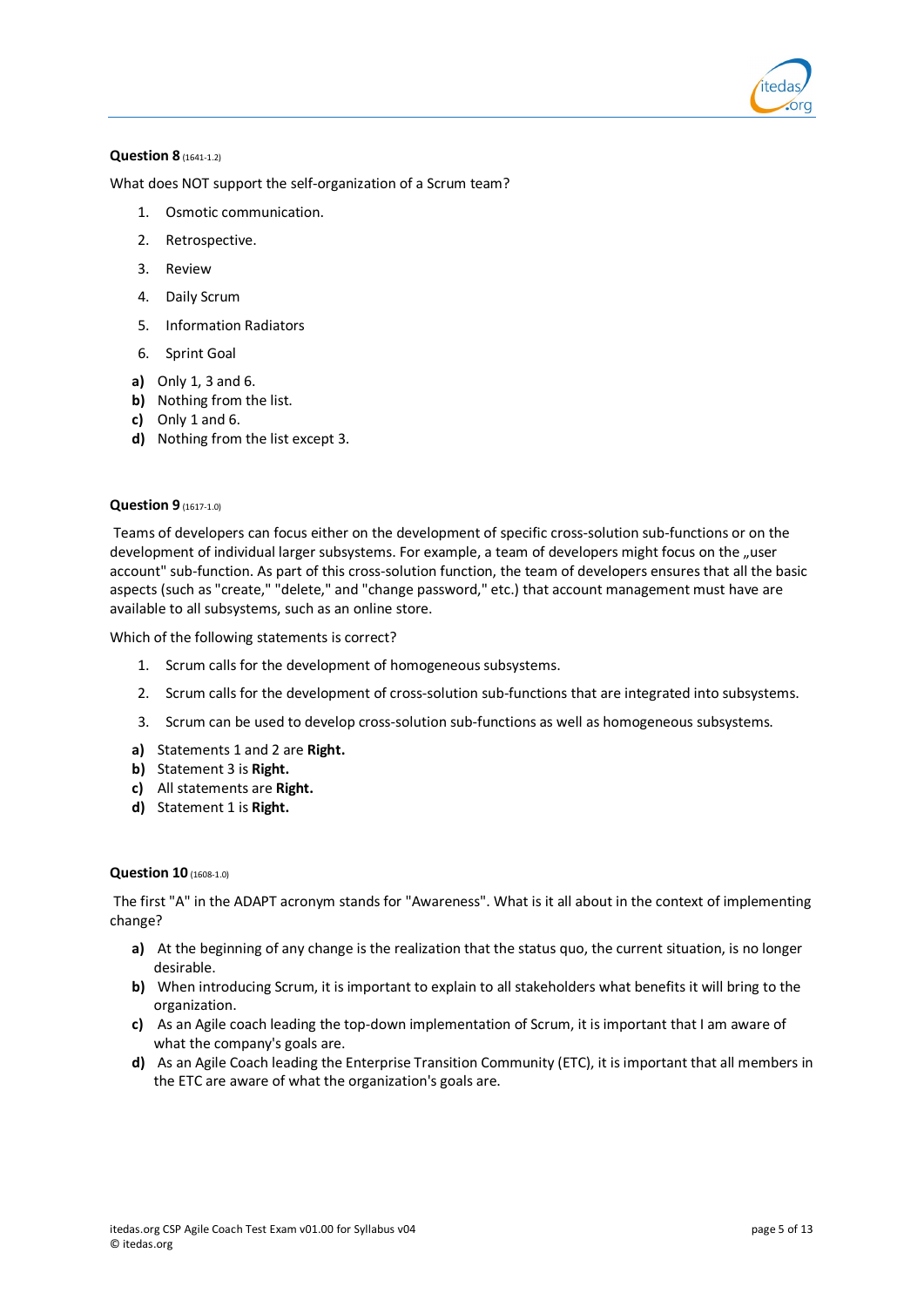

#### **Question 11** (1665-1.0)

Which statement should a good Agile coach agree with?

- **a)** Nexus should always be used to implement Scrum.
- **b)** To introduce Scrum should always be based on the Scaled Agile Framework.
- **c)** To introduce agile approach / agile ways of working should always be used Nexus.
- **d)** Nexus is a process framework for multiple Scrum teams working together to produce an integrated increment.

# **Question 12** (1634-1.1)

What is Nexus?

- **a)** A framework for introducing Scrum to individual teams.
- **b)** A framework for introducing Scrum into an organization.
- **c)** Nexus defines an external framework for collaboration between multiple teams of developers working on a product.
- **d)** A new Scrum framework.

#### **Question 13** (1678-1.0)

What is the objective of using information radiators?

- **a)** The best possible support for the self-direction of a team at any time.
- **b)** The representation of burn-up charts.
- **c)** The representation of burn-down charts.
- **d)** The representation of the product backlog.

# **Question 14** (1680-1.0)

What to make of the statement that "Retrospectives can only be used as part of an agile approach"?

- **a)** This statement is CORRECT, because Retrospectives are an integral part of Scrum.
- **b)** This statement is FALSE, because Retrospectives are not defined in other agile frameworks and are therefore used exclusively in the context of Scrum.
- **c)** This statement is FALSE, because learning from the past should always achieve a positive benefit.
- **d)** This statement is CORRECT because Retrospectives aim at learning from the past.

# **Question 15** (1682-1.0)

Retrospectives are based on a six-phase model. What should you pay particular attention to in the "Gathering Data" phase?

- **a)** That the team takes as much time as possible to get the most comprehensive list of facts.
- **b)** That the team takes as much time as possible to get the most concrete list of facts.
- **c)** That the team makes sure that subjective representations are objectified as much as possible.
- **d)** That the team concludes quickly. Key word: Timebox.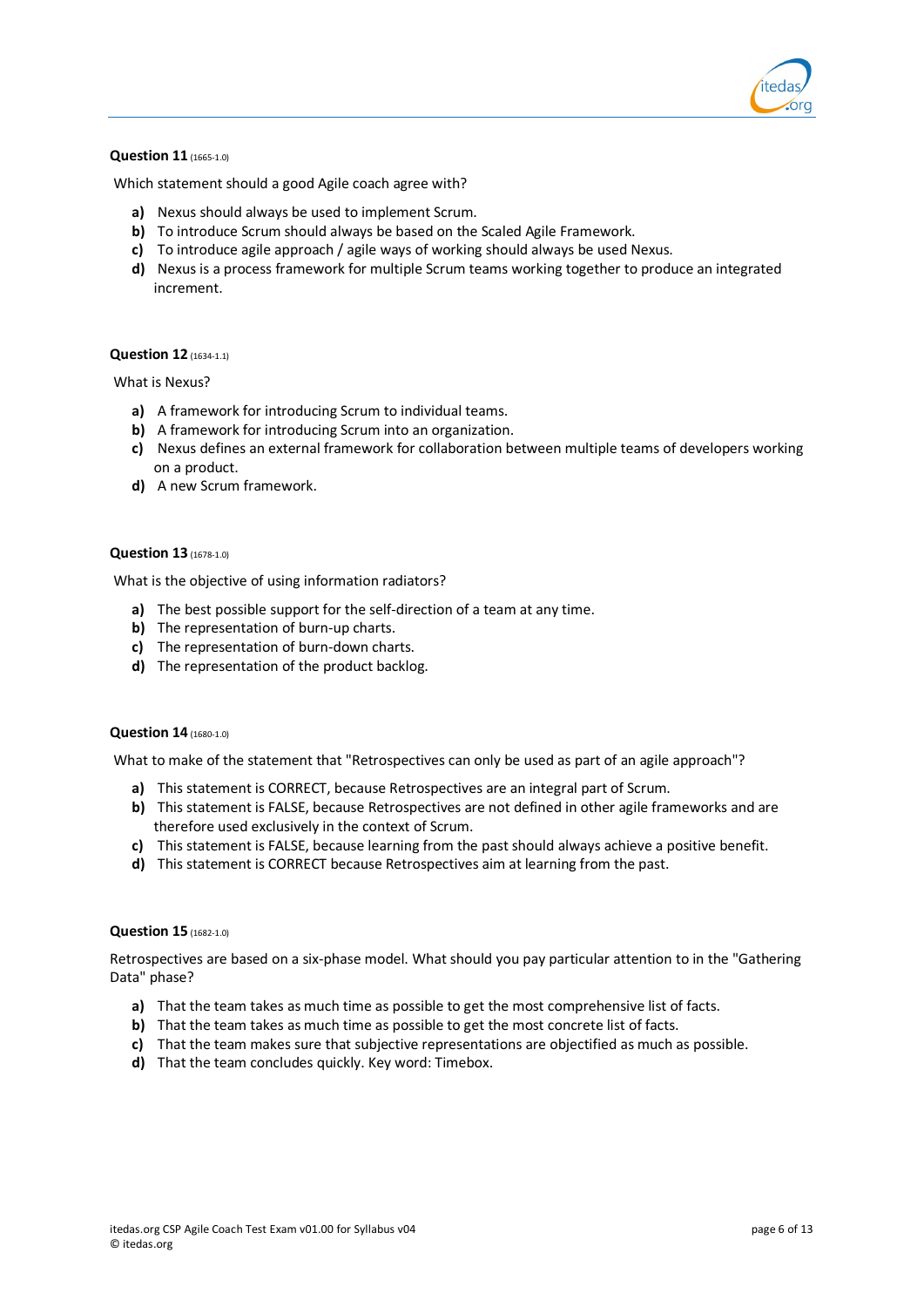

# **Question 16** (1684-1.0)

The stage model of escalation consists of nine stages that can be divided into three phases (sections or thresholds). Which of the following answer choices reflects the three phases (sections)?

- **a)** win-win, limited annihilation, hardening.
- **b)** Actions instead of words, hardening, together into the abyss.
- **c)** win-win, win-lose, lose-lose
- **d)** difficulty, problem, conflict

#### **Question 17** (1686-1.0)

What attitude is helpful in preventing conflict as much as possible?

- **a)** Problem orientation and respect for the other.
- **b)** Solution orientation and respect for the other.
- **c)** Recognize and hide potential conflicts.
- **d)** Making your own point of view clear to others at an early stage and convince you of it.

#### **Question 18** (1688-1.0)

The agile principles behind the Manifesto for Agile Software Development are the foundation of all agile frameworks. Which statement do they agree with the most?

- **a)** A team that wants to work according to Scrum must comply with all principles, otherwise working according to Scrum is not possible.
- **b)** For a team, the first principle: "Our highest priority is to satisfy the customer by delivering valuable software early and continuously." is the most important if they really want to use Scrum.
- **c)** The twelve principles are all of equal importance. A team should strive for all principles to get the most out of Scrum.
- **d)** Even though the twelve principles are all worth the same amount, it is up to the team to decide which of the principles they consider important.

#### **Question 19** (1690-1.0)

As a Scrum agile coach, you most likely agree with the following statement regarding fixed time/fixed scope:

- **a)** Regardless of whether I work on agile or classic projects. The three sides of the magic triangle(scopetime-cost) must always have the same weighting in a project.
- **b)** Scrum can only be used for fixed time because the sprint has a fixed duration.
- **c)** It is better to work fixed scope, because so the client knows for sure what he gets.
- **d)** It is better to work fixed time than fixed scope, because so can be checked at regular intervals whether changes are necessary in the backlog.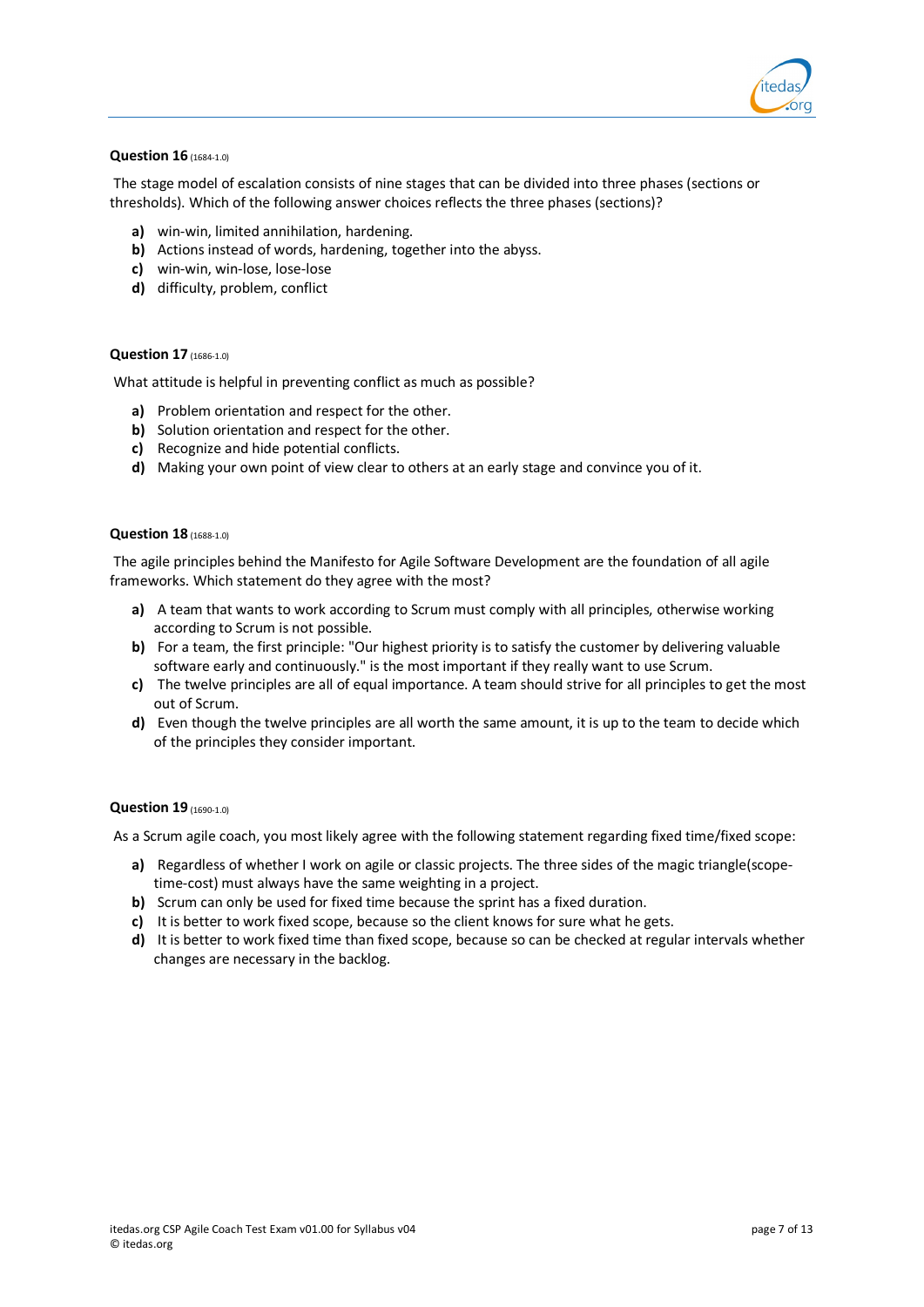

# **Question 20** (1691-1.0)

In Scrum, MVP (Minimum Viable Product) and MMP (Minimum Marketable Product) are often used release strategies. Which statement is correct:

- **a)** An MVP is used to deliver a small unit of features to the customer. So it is the first release at the same time. While an MMP is a first extension of the product.
- **b)** An MVP is a first release for the customer with which he can already work productively. While a MMP refers to the result of the contractually specified features.
- **c)** An MVP is a small unit of features to learn. The sum at several MVP is then called MMP.
- **d)** An MVP is used to receive feedback on a certain topic and to learn. While an MMP defines the smallest set of features that provides value.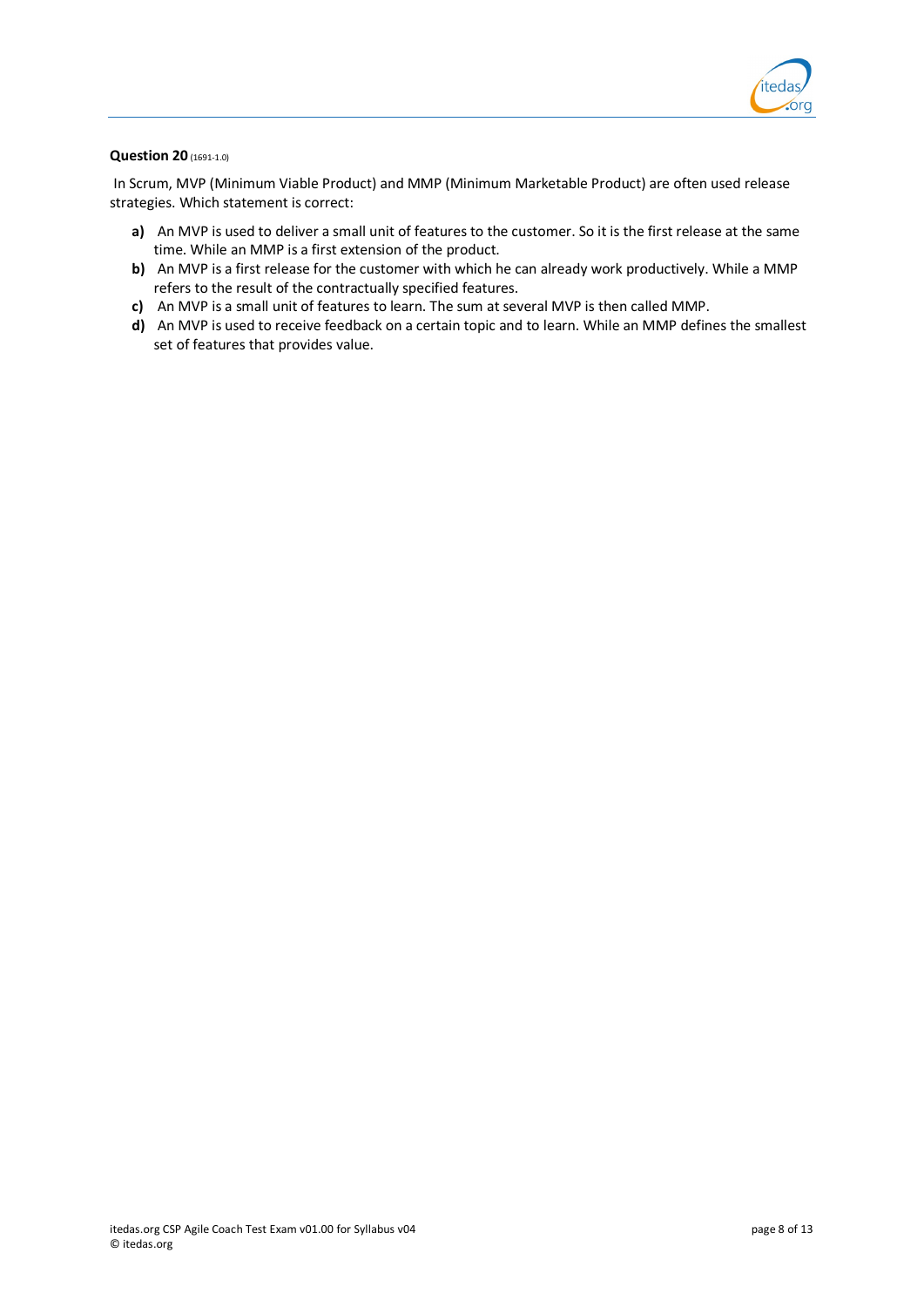

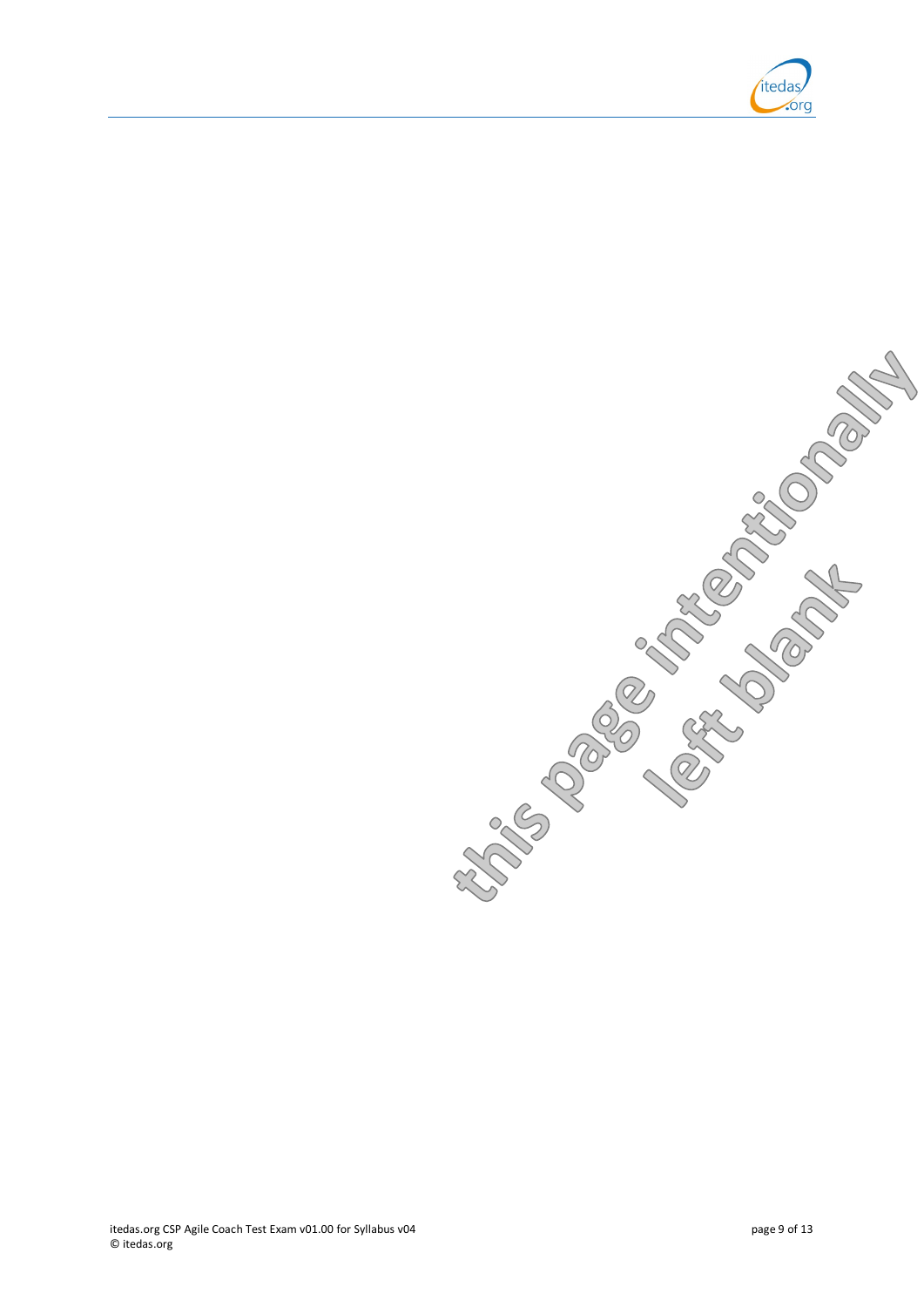

# **Answers and rationales**

| Question                | $\boldsymbol{\mathsf{A}}$ | B                       | $\mathsf{C}$       | D                         |
|-------------------------|---------------------------|-------------------------|--------------------|---------------------------|
| $\mathbf{1}$            |                           | X                       |                    |                           |
| $\overline{\mathbf{c}}$ |                           | $\overline{\mathbf{x}}$ |                    |                           |
| $\overline{\mathbf{3}}$ |                           |                         | X                  |                           |
| $\overline{\mathbf{4}}$ |                           |                         |                    | $\boldsymbol{\mathsf{x}}$ |
| 5                       |                           |                         |                    | $\overline{\mathbf{x}}$   |
| $\overline{\mathbf{6}}$ |                           |                         | X                  |                           |
|                         |                           |                         |                    | $\overline{\mathbf{x}}$   |
| 8                       |                           | $\overline{\mathbf{X}}$ |                    |                           |
| $\overline{9}$          |                           | $\overline{\mathbf{x}}$ |                    |                           |
| 10                      | X                         |                         |                    |                           |
| $\overline{11}$         |                           |                         |                    | $\mathbf{\overline{X}}$   |
| $\overline{12}$         |                           |                         | X                  |                           |
| 13                      | X                         |                         |                    |                           |
| 14                      |                           |                         | $\pmb{\mathsf{x}}$ |                           |
| 15                      |                           |                         | X                  |                           |
| 16                      |                           |                         | X                  |                           |
| 17                      |                           | $\overline{\mathbf{x}}$ |                    |                           |
| 18                      |                           |                         | X                  |                           |
| 19                      |                           |                         |                    | X                         |
| 20                      |                           |                         |                    | X                         |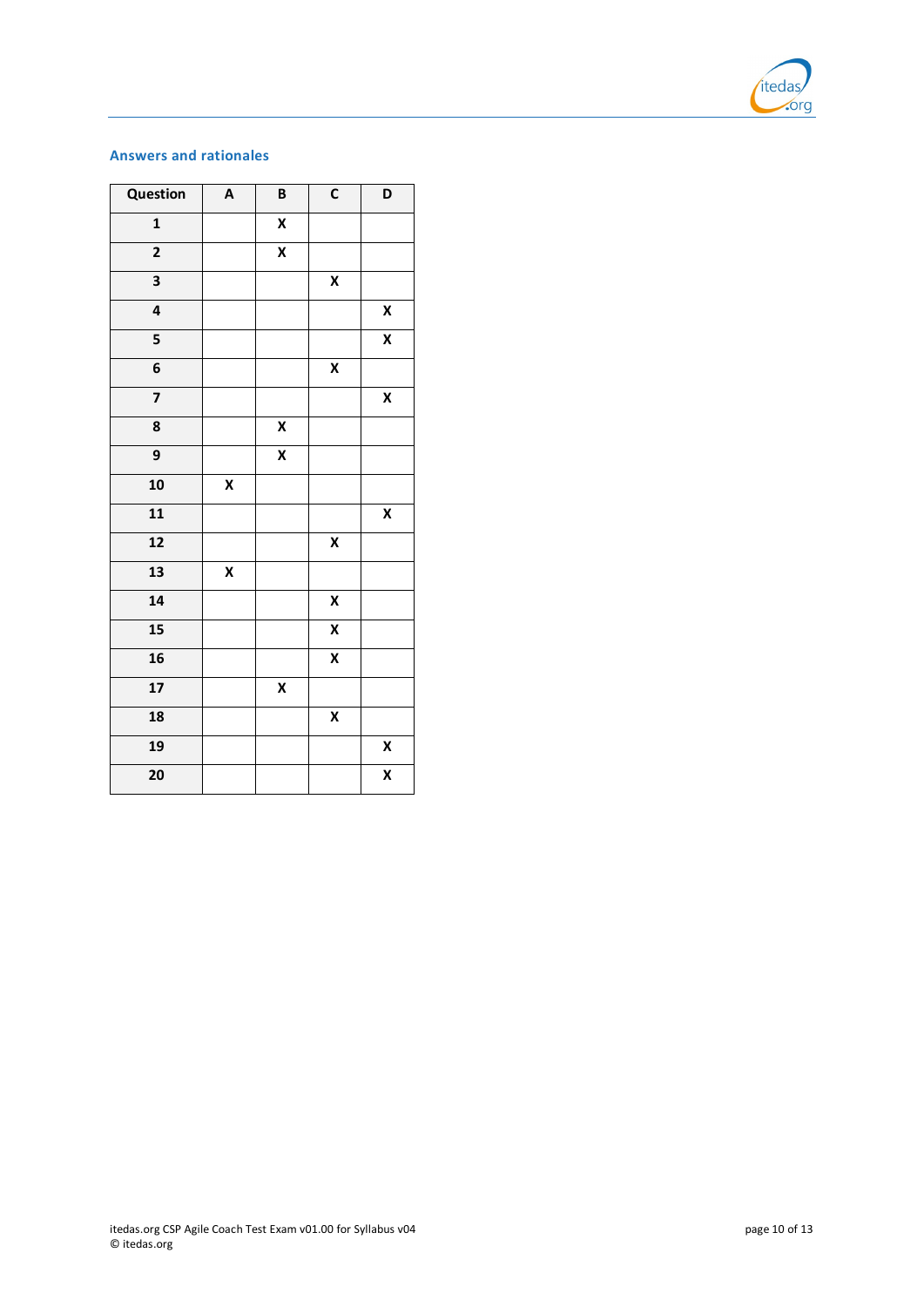

**Question 1** (1640-1.0)

**a) Wrong.** Through the three pillars "transparency, inspection (Inspection) and adaptation (Adaptation)" of the empirical process control Scrum helps in terms of work and result quality to become better and better.

**b) Right.** "Events" represent one of the components of Scrum. The other components are Roles, Artifacts and Rules.

**c) Wrong.** See rationale for answer A.

**d) Wrong.** See rationale for answer A.

**Question 2** (1610-1.1)

**a) False.**

**b) Right.** Since you don't know the team, you should at least address the issue briefly.

**c) False.**

**d) False.**

**Question 3** (1618-1.1)

**a) False.** This can only be the case under certain circumstances.

**b) Wrong.** This can only be the case under certain circumstances.

**c) Right.**

**d) False.** This can only be the case under certain circumstances.

**Question 4** (1666-1.0)

**a) False.**

**b) Wrong.**

**c) False.**

**d) Right.** Pre-planning should be helpful and NOT excessive.

**Question 5** (1601-1.1)

**a) False.**

**b) Wrong.** Answer D is the better one.

**c) Wrong.** Projects are not "always" planned completely from start to finish. Larger projects are planned

in phases.

**d) Right.**

**Question 6** (1632-1.0)

**a) Wrong.** There is no justification for the statement made here.

**b) Wrong.** There is no justification for the statement made here.

**c) Right.**

**d) False.**

**Question 7** (1672-1.0)

**a) Wrong.** The whole acronym is just to help you think. What always needs to be considered are the terms "Awareness", "Desire" and "Ability".

**b) Wrong.** Even if the active support of management is essential when making changes.

**c) Wrong.** An ETC actually always arises automatically and consists first of all of all stakeholders who deal with the topic at the first steps. An ETC in the narrower sense becomes helpful, if not indispensable, in a company-wide introduction of Scrum.

**d) Right.**

**Question 8** (1641-1.2)

**a) False.**

**b) Right.** Everything from the list supports a team's self-organization.

**c) False.**

**d) False.**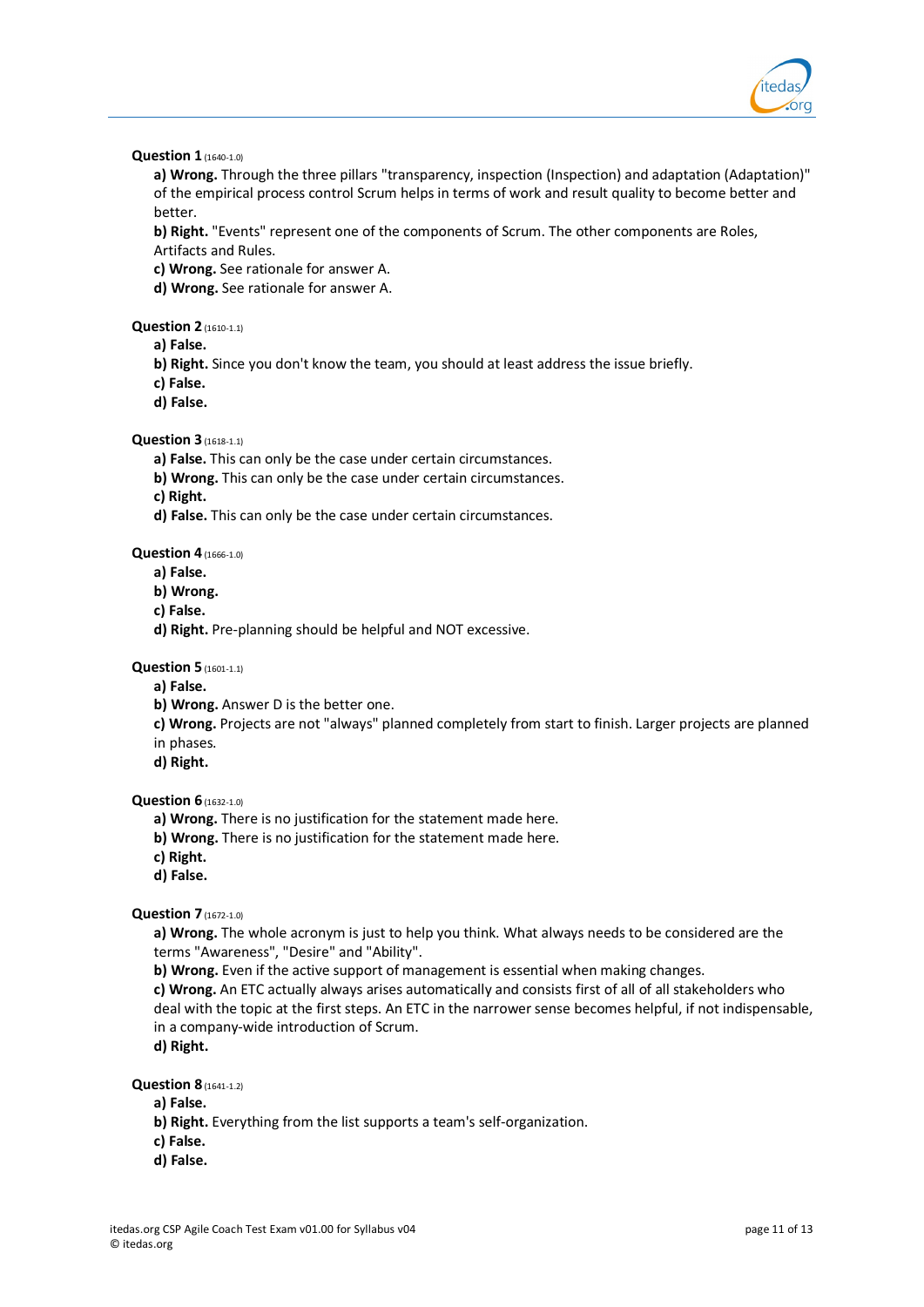

**Question 9** (1617-1.0)

**a) False.**

**b) Right.** Scrum does not require one or the other. However, Scrum prefers functional teams.

**c) False.**

**d) False.**

**Question 10** (1608-1.0)

**a) Right.** This realization is the driving force behind all changes.

**b) Wrong.** This must be communicated to all stakeholders at the beginning of all change projects.

**c) Wrong.** Scrum should not be introduced top-down.

**d) Wrong.** An ETC, like a Scrum team, is self-organized.

**Question 11** (1665-1.0)

**a) Wrong.** Nexus has nothing to do with implementing Scrum. Nexus is about organizing multiple Scrum teams to work together to produce an integrated increment.

**b) Wrong.** The Scaled Agile Framework aims at an organization-wide introduction of an agile way of working. Scrum is only one topic.

**c) Wrong.** Nexus has nothing to do with implementing Scrum. Nexus is about organizing multiple Scrum teams to work together to produce an integrated increment. **d) Right.**

**Question 12** (1634-1.1)

**a) False.**

**b) Wrong.**

**c) Right.**

**d) False.**

#### **Question 13** (1678-1.0)

**a) Right.** Information radiators are intended to support the self-control of a team. This does not refer to the work progress, but also to the control of the team, for example, to improve communication in the team.

**b) Wrong.** Information radiators are intended to support the self-control of a team. This does not refer to the work progress, but also to the control of the team, for example, to improve communication in the team.

**c) Wrong.** Information radiators are intended to support the self-control of a team. This does not refer to the work progress, but also to the control of the team, for example, to improve communication in the team.

**d) Wrong.** Information radiators are intended to support the self-control of a team. This does not refer to the work progress, but also to the control of the team, for example, to improve communication in the team.

# **Question 14** (1680-1.0)

**a) Wrong.** Retrospectives aim at learning from the past, which should always achieve a positive benefit.

**b) Wrong.** Retrospectives aim at learning from the past, which should always achieve a positive benefit. **c) Right.**

**d) Wrong.** Retrospectives aim at learning from the past, which should always achieve a positive benefit.

# **Question 15** (1682-1.0)

**a) Wrong.** It is important that the team makes sure that subjective representations are objectified as much as possible to be able to find a universally valid solution approach.

**b) Wrong.** It is important that the team makes sure that subjective representations are objectified as much as possible to be able to find a universally valid solution approach.

**c) Right.** It is important that the team makes sure that subjective representations are objectified as much as possible in order to be able to find a universally valid solution approach.

**d) Wrong.** It is important that the team makes sure that subjective representations are objectified as much as possible to be able to find a universally valid solution approach.